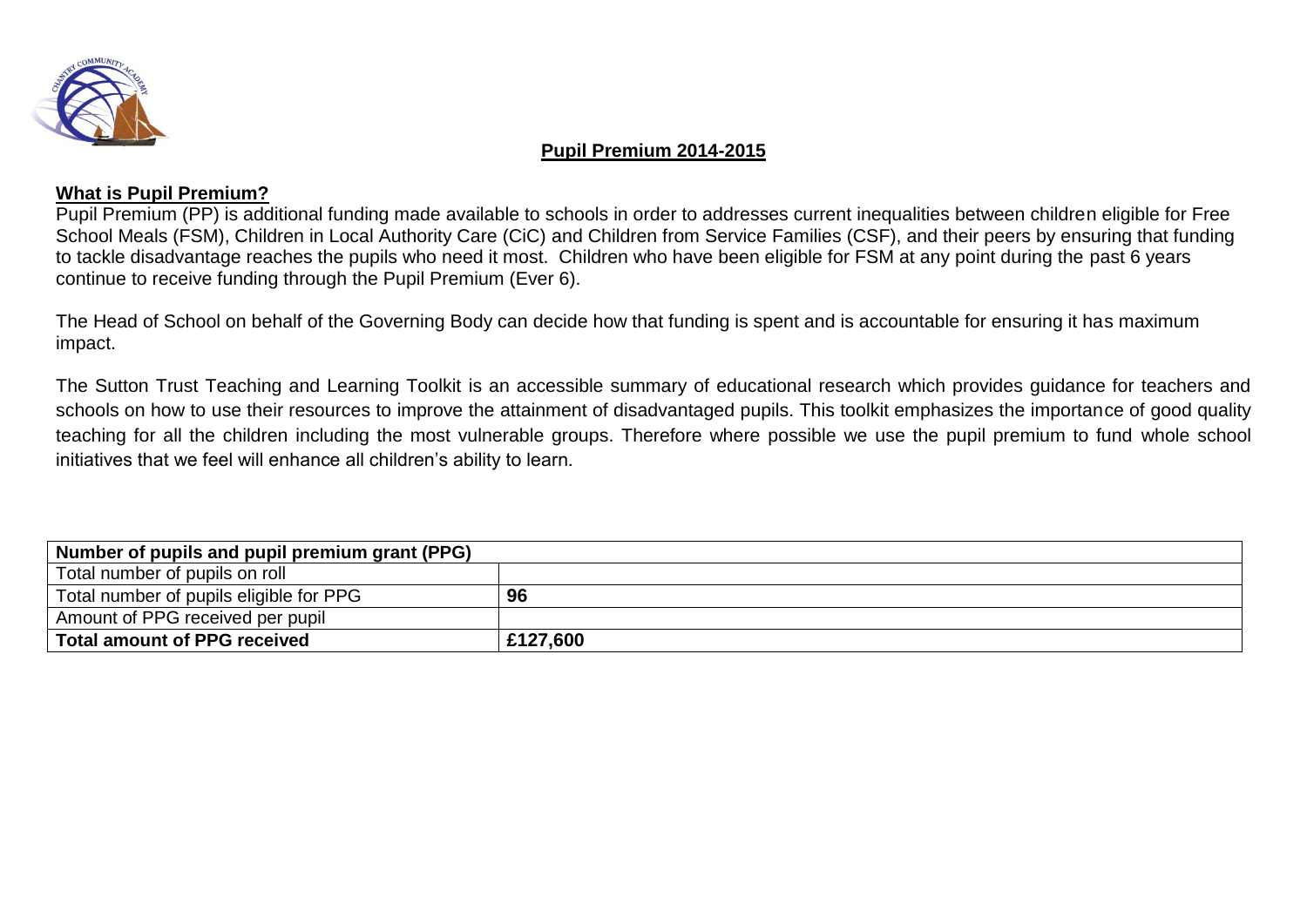# **Academic Year 2014-2015**

### **Whole School Initiatives**

| Use                                                     | Cost      | Intended Impact                                                                                                                       | Actual Impact - July 2015                                                                                                                                                                                                                                                                                                                                                  |
|---------------------------------------------------------|-----------|---------------------------------------------------------------------------------------------------------------------------------------|----------------------------------------------------------------------------------------------------------------------------------------------------------------------------------------------------------------------------------------------------------------------------------------------------------------------------------------------------------------------------|
| Mathletics - for KS1 and KS2                            | £2924.00  | Ensure that all children participate in the<br>programme.<br>Allows children to develop confidence<br>and motivation in mathematics.  | 2 TAs very confidently deliver maths interventions as seen in lesson<br>observations and triangulations with progress.<br>Maths themed staff meetings supported TAs in feeling more confident in<br>supporting maths lessons.                                                                                                                                              |
| KS2 Magical Maths after school<br>club (June/July 2015) |           | To improve confidence and enjoyment in<br>maths leading to improved maths<br>outcomes                                                 | Magical Maths - 18 PP chd (funded by the school) and 6 non-PP took<br>part. All but 1 PP chd completed the sessions. Pupil voice feedback was                                                                                                                                                                                                                              |
| Additional maths resources                              |           | To raise standards in maths across the<br>entire school                                                                               | very positive. Pupils enjoyed participating and have improved in<br>confidence.                                                                                                                                                                                                                                                                                            |
| Maths training for support staff                        |           | To raise staff awareness and enable<br>them to better support pupils across the<br>school in maths                                    | Mathletics - targeted pupils had additional school time devoted to<br>Mathletics for a 6 week intervention 3x weekly. These were selected by<br>the class teachers in conjunction with the maths leader. 25 were PP<br>(39% of all eligible PP - years 2 to 6). Improvements in attitude and<br>confidence reported in class. Majority transferred skills into class work. |
| Read Write Inc on-going resources                       | £11442.32 | To raise standards in reading (decoding)<br>in EYs and KS1<br>KS1 Reading SATs - increased progress<br>from end of Y1                 | The Reading Leader's Whole School Assessments have resulted in the placing<br>of children where they need to learn next in order to make the best possible<br>progress - by stage not age.<br>Through the Reading Leader's delivery of staff training, staff have to                                                                                                       |
| RWI Spelling programme                                  |           | To raise standards in spelling across Y2<br>and KS2                                                                                   | gained confidence in the ability to deliver :<br>Read Write Inc. Spelling which is a 15-minutes-a-day programme covering                                                                                                                                                                                                                                                   |
| Power of Reading resources                              |           | To raise standards in reading and writing<br>across KS2<br>To improve motivation and confidence in<br>writing in KS2                  | all the spelling requirements of the new National Curriculum. Using a<br>proven approach underpinned by phonics, the programme is for<br>children in Years 2-6 and includes preparation for the statutory spelling                                                                                                                                                         |
| RWI phonics training                                    |           | To improve the quality of teaching of<br>phonics                                                                                      | assessments in England.<br>25% of pupils in Y1 achieved the required standard in the Y1 Phonic                                                                                                                                                                                                                                                                             |
| <b>Additional Literacy Resources</b>                    |           | To raise standards across the entire<br>school                                                                                        | Screening Check.                                                                                                                                                                                                                                                                                                                                                           |
| Release time for Pupil Progress<br>Meetings             | £860      | To ensure that staff have time to discuss<br>and plan for all children to make<br>progress in conjunction with a member of<br>the SLT | More in depth discussions were positive as staff were less time limited<br>and more senior staff could be present to offer support and advice to<br>individuals.                                                                                                                                                                                                           |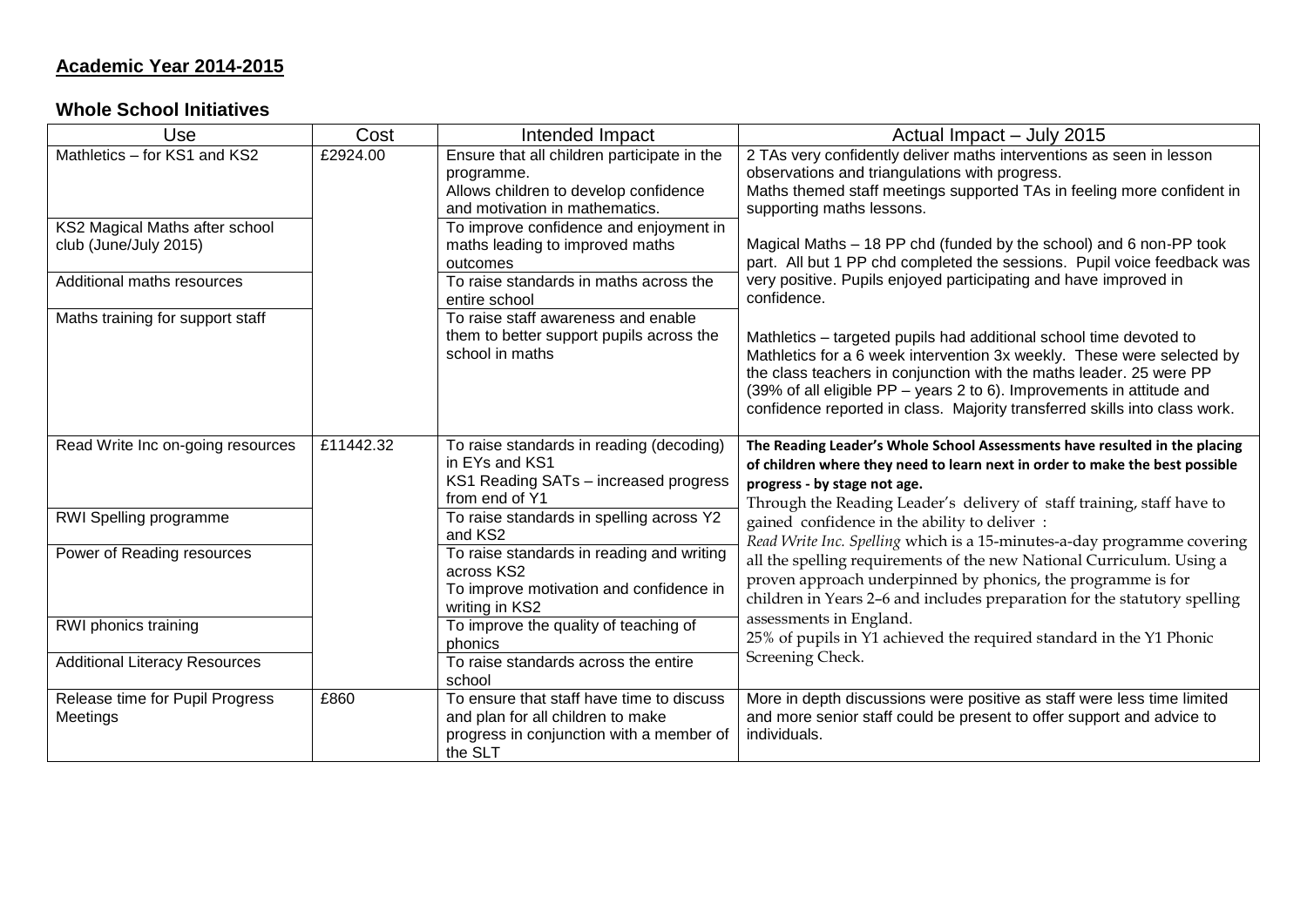## **Academic Support**

| Use                                                                                                          | Cost              | Intended Impact                                                                                                                                                                           | Actual Impact - July 2015                                                                                                                                                                                                                                                                                                                                                                                                                                                   |
|--------------------------------------------------------------------------------------------------------------|-------------------|-------------------------------------------------------------------------------------------------------------------------------------------------------------------------------------------|-----------------------------------------------------------------------------------------------------------------------------------------------------------------------------------------------------------------------------------------------------------------------------------------------------------------------------------------------------------------------------------------------------------------------------------------------------------------------------|
| Speech and Language Therapist<br>(Chance to Talk)                                                            | £5185             | Children with significant speech and<br>language needs are assessed and<br>supported by a qualified professional<br>within the school setting.<br>Providing confidence to the families in | 9 children have been assessed by therapist; 5 are PP; 1 has PP siblings<br>Of those waiting to be seen 50% are PP.<br>Whole cohort of year 1 has been observed to identify key children for<br>more in-depth assessment and support.                                                                                                                                                                                                                                        |
|                                                                                                              |                   | supporting their children                                                                                                                                                                 | (Need to check % of PP chd)                                                                                                                                                                                                                                                                                                                                                                                                                                                 |
| Booster teacher and teaching<br>assistant to support Y5/6                                                    | £46270.77         | To raise standards in reading, writing and<br>maths across Y5 and Y6.<br>To accelerate their learning and to build<br>confidence and motivation                                           | Booster teacher became class teacher for Y6 from Jan 2015 when the<br>teacher went sick<br>Term 5 - pupils are getting focused support in afternoons on reading<br>writing and maths in Y6                                                                                                                                                                                                                                                                                  |
| Maths interventions for Y2 and Y5/6<br>including training for staff<br>1stClass@Number<br>Success@Arithmetic | £2450             | To raise standards in maths particularly in<br>Y2, Y5 and Y6                                                                                                                              | 1 <sup>st</sup> Class @ Number: 9 Yr 2 chn (4 PP) and 7 Yr 3 chn (1 PP) completed<br>10 week intervention - average 13 month increase in number age in 10<br>weeks for PP chn. Ave progress for PP Chn: 1.8 pts during intervention;<br>5.8 pts over the year (both higher than whole class averages).<br>Success @ Arithmetic: 9 Yr 6 chn (6 PP) and 3 Yr 4 chn (2 PP)<br>completed 10 week intervention - average increase between entry and<br>exit test data $-201\%$ . |
| Turnabout Programme intervention<br>(training 23/3/15)                                                       | £1150<br>training | To develop visual and auditory memory to<br>support literacy and numeracy                                                                                                                 | New programme being trialed in term 5/6<br>Very positive feedback from anecdotal evidence and ability in sessions.<br>Not all pupils completed the programme. Final assessment data still to<br>be analysed.                                                                                                                                                                                                                                                                |
| ISSK (EAL support)                                                                                           | £1500             | To support the EAL leader in developing<br>strategies to support EAL pupils<br>To enable early EAL pupils to make<br>accelerated progress                                                 | Increased confidence in Subject Leader raising profile of EAL support.<br>Family learning project introduced and supported in Early Years and<br>being cascaded to next Year group. Greater parental involvement.<br>EAL categories of new arrivals identified and recorded to enable more<br>effective tracking.<br>Clarification regarding Assessment resulting in greater understanding of<br>Kent Steps and improved accuracy.                                          |
| Y1 Nurture group<br>(staff costs; resources funded by<br>Headstart Funding)                                  | £1800             | To support most vulnerable Y1 pupils to<br>develop skills in behaviour for learning<br>To support Y1 pupils to make accelerated<br>progress                                               | All 4 pupils improved in attitudes to learning within the groups and in<br>transferring these skills back into class.<br>All made accelerated progress in reading writing and maths within the<br>group.<br>Nurture group to continue in the afternoons with different chd in Sept.<br>These 4 will be closely monitored and supported by the PST in Sept<br>especially during transition to new classes.                                                                   |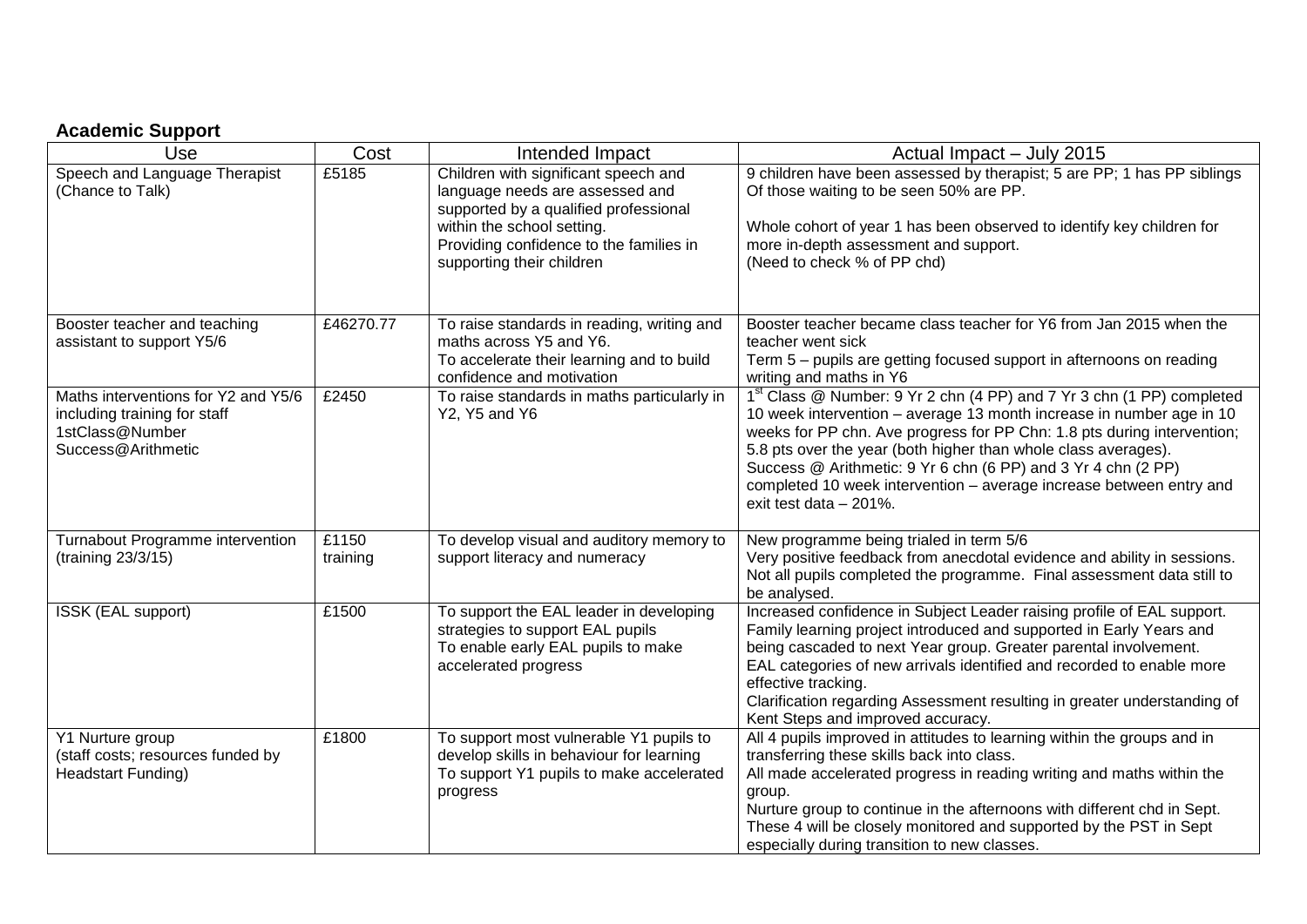| Talk Less Teaching training   | £500 | To support pupils in developing         | <sup>1</sup> Evidence of strategies being used across the school within lesson |
|-------------------------------|------|-----------------------------------------|--------------------------------------------------------------------------------|
| (Isabella Wallace)            |      | independence in their learning          | observations to good effect. Feedback from pupils of new activities have       |
|                               |      |                                         | been very positive.                                                            |
| Beanstalk (reading volunteer) |      | To support identified pupils in reading | Volunteer started well but then stopped coming in with no explanation          |

### **Non-academic needs**

| Use                                                                                                                      | Cost       | Impact                                                                                                                                                                                | Actual Impact - July 2015                                                                                                                                                                                                                                                                                                                   |
|--------------------------------------------------------------------------------------------------------------------------|------------|---------------------------------------------------------------------------------------------------------------------------------------------------------------------------------------|---------------------------------------------------------------------------------------------------------------------------------------------------------------------------------------------------------------------------------------------------------------------------------------------------------------------------------------------|
| Subsidizing trips and visits                                                                                             | £3000      | Providing children with experiences to<br>enhance their learning and social and<br>emotional development                                                                              | Pupils given equal access to trips and visits enabling them to fully<br>participate in the curriculum.                                                                                                                                                                                                                                      |
| Subsidizing Challenge Troop for Y6                                                                                       | £1430      | Improving a child's emotional resilience<br>and availability to learn<br>Build children's self-confidence and<br>motivation                                                           | Class as a whole have become more positive and cohesive. Children<br>are not missing learning to resolve behaviour issues. Since the<br>completion of the course only 3 children still require behaviour support on<br>an occasional basis (previously this was 8 on a regular basis).                                                      |
| Play Therapy                                                                                                             | £3395      | Improving a child's emotional resilience<br>and availability to learn                                                                                                                 | 5 children have been seen- impact on behaviour in school is very<br>positive. Parents are now communicating and supporting more. The<br>family groups are now in progress.                                                                                                                                                                  |
| Pupil Counseling - Time to Talk                                                                                          | £4000      | Improving a child's emotional resilience<br>and availability to learn                                                                                                                 | 3 children have been identified for support - eg observed DV; parent in<br>prison; emotional abuse. Behaviour had been deteriorating and they<br>were becoming a risk to themselves or others. All children are showing<br>more emotional stability. There is better communication with parents.<br>Parenting work is also supporting this. |
| Attendance Support - SEAAS                                                                                               | £2500      | Improve attendance and punctuality for<br>identified pupils                                                                                                                           | See termly reports from SEAAS<br>10 chd had 100% attendance for the school year.<br>Whole school attendance is 94.7% inc Reception.                                                                                                                                                                                                         |
| Behaviour and Learning Mentor and<br>Welfare Officer support to ensure<br>vulnerable pupils can access the<br>curriculum | £293445.73 | Improving a child's emotional resilience<br>and availability to learn<br>Providing support to children and<br>teachers, so as to allow the teachers to<br>continue to teach the class | Most of the children seen by behaviour mentor are PP. 4/6 in lego<br>therapy are PP and making progress socially.<br>Circle time in all KS2 classes is supporting all of the pupils in behaviour<br>and emotional maturity.<br>No exclusions occurred during 2014-2015.                                                                     |
| Good to be Green behaviour<br>rewards                                                                                    | £1500      | Improve attendance and punctuality for all<br>pupils                                                                                                                                  | Behaviour across the year has improved. Rewards very positive in<br>encouraging pupils to behave and come to school regularly.<br>Autumn - 174 pupils not including Nursery                                                                                                                                                                 |